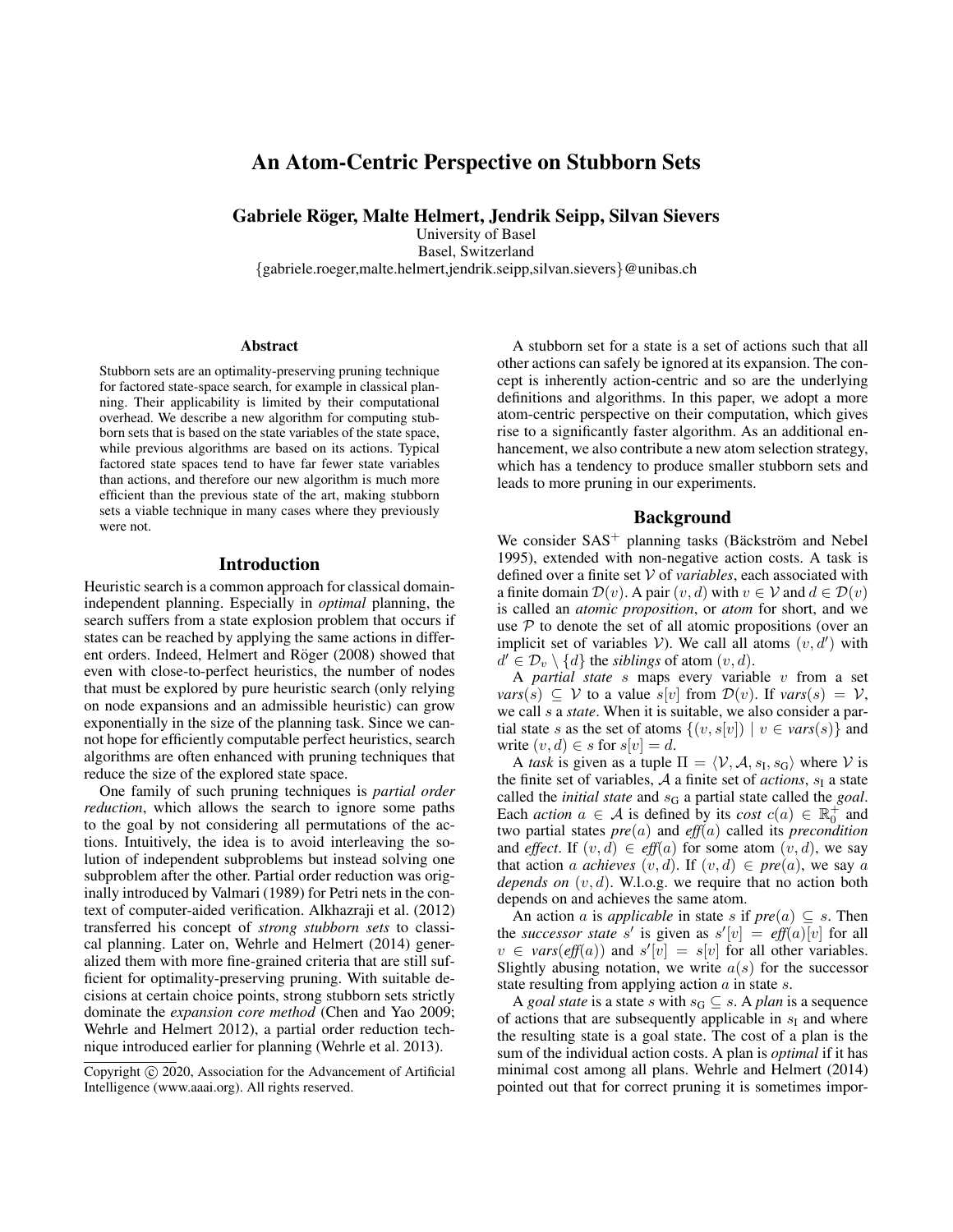tant to only consider so-called *strongly optimal* plans, which are optimal plans with a minimal number of 0-cost actions among all optimal plans. If there is no plan for a task, the task is *unsolvable*. The aim of *optimal planning* is to find an optimal plan or to prove that the task is unsolvable.

Strong stubborn sets aim to prune permuted plans from the search. On a lower level, the permutation of actions is related to the following notion of *interference*.

Definition 1 (interference, Wehrle and Helmert 2014). *Let*  $a_1$  *and*  $a_2$  *be actions and let s be a state of a planning task*  $\Pi$ *. We say that*  $a_1$  *and*  $a_2$  *interfere in s if they are both applicable in* s*, and*

- $a_1$  disables  $a_2$ , *i.e.*,  $a_2$  *is not applicable in*  $a_1(s)$ *, or*
- $a_2$  *disables*  $a_1$ *, or*
- $a_1$  *and*  $a_2$  conflict *in s, i.e.,*  $a_2(a_1(s))$  *and*  $a_1(a_2(s))$  *are both defined but differ.*

If two actions that are both applicable in a state s do *not* interfere in s, we can apply them in any order and will in both cases reach the same state.

The second relevant notion are *necessary enabling sets*. These are related to disjunctive action landmarks (Helmert and Domshlak 2009), which are sets of actions of which at least one must be applied in every plan. Similarly, necessary enabling sets are sets of actions of which at least one must be applied *before a given action is applied* in every action sequence from a *given set*.

Definition 2 (necessary enabling set, Wehrle and Helmert 2014). *Let* Π *be a planning task, let* a *be one of its actions, and let Seq be a set of action sequences applicable in the initial state of* Π*.*

*A* necessary enabling set *for* a *and Seq is a set* N *of actions such that every action sequence in Seq which includes*  $a$  as one of its actions also includes some action  $a' \in N$ *before the first occurrence of* a*.*

For this paper, we build on the generalized definition of strong stubborn sets by Wehrle and Helmert (2014) but for clarity we omit the concept of *envelopes*, which permit to safely ignore some actions. Empirically, the known methods for exploiting envelopes did not provide much benefit (Wehrle and Helmert 2014), and they can easily be reintegrated in our work.

Definition 3 (strong stubborn set). *Let* s *be a state of planning task*  $\Pi = \langle V, A, s_I, s_G \rangle$  *and let*  $\Pi_s = \langle V, A, s, s_G \rangle$ . *A* strong stubborn set *in* s *is* a set  $A \subseteq A$  *of actions that satisfies the following conditions.*

*If*  $\Pi_s$  *is unsolvable or s is a goal state, then every A is a strong stubborn set. Otherwise, let Opt be the set of strongly optimal plans for*  $\Pi_s$  *and let*  $S_{0pt}$  *be the set of states that are visited by at least one plan in Opt. The following conditions must be true for* A *to be a strong stubborn set.*

- C1 A *contains at least one action from at least one plan from Opt.*
- C2 *For every*  $a \in A$  *that is not applicable in s, A contains a necessary enabling set for* a *and Opt.*
- C3 *For every*  $a \in A$  *applicable in s, A contains all actions from A that interfere with a in any state*  $s' \in \mathcal{S}_{Opt}$ *.*

Wehrle and Helmert (2014) showed that the cost of an optimal solution does not change if for every state in the state space we only preserve the outgoing transitions that correspond to an action from a strong stubborn set. Put differently, in each state visited during the search we can prune all actions that are *not* in the strong stubborn set, while preserving the guarantee to find optimal solutions.

In practice, it is impossible to efficiently determine a minimal strong stubborn set because we do not know *Opt* and S*Opt*. However, if C2 and C3 hold for an overapproximation of these sets, they must also hold for the required sets.

Since the set  $S_{Opt}$  cannot be efficiently computed, for C3 it is common to use a state-independent overapproximation of interference. Alkhazraji et al. (2012) and Wehrle et al. (2013) use a purely syntactic criterion: actions  $a$  and  $a'$ *potentially conflict* in any state if there is a variable  $v \in$ *vars*(*eff*(*a*)) ∩ *vars*(*eff*(*a'*)) such that  $\textit{eff}(a)[v] \neq \textit{eff}(a')[v]$ . Action a *potentially disables*  $a'$  if there is a variable  $v \in$ *vars*(*eff*(*a*))∩*vars*(*pre*(*a'*)) such that *eff*(*a*)[*v*]  $\neq$  *pre*(*a'*)[*v*]. Two actions a and a' then *potentially interfere* if they potentially conflict, a potentially disables  $a'$ , or  $a'$  potentially disables a. With this definition, two actions potentially interfere if *there exists some* state in which they interfere.

Wehrle and Helmert (2014) strengthen this approach with mutex information: if the preconditions of two actions are mutually exclusive, they cannot both be applicable in a reachable state, so they never interfere in these states.

It is also already intractable to determine whether a given action is an element of *Opt*. We can still determine a necessary enabling set for a and *Opt* by collecting all achievers of an atom that is not true in  $s$  but which  $a$  depends on. While this set is not minimal, it can be computed efficiently and indeed this is the strategy employed by previous algorithms for constructing strong stubborn sets in planning. Similarly, C1 is satisfied by picking an atom from the goal that is not true in s and including all actions that achieve this atom, hence including at least one action from every plan.

# Existing Action-Centric Algorithm

To satisfy the properties of strong stubborn sets, previous algorithms start from an action set that satisfies C1 and successively add actions to satisfy C2 and C3 until a fixed point is reached. We will adopt the same high-level approach but will differ from this action-centric approach on a lower level.

Before we go into details, we first introduce and analyze the action-centric algorithm. Previously published pseudocode (Alkhazraji et al. 2012; Al-Khazraji 2017) does not have the level of detail we require for our discussion, but an implementation by Wehrle and Helmert (2014) is available as part of Fast Downward (Helmert 2006). We extracted the pseudo-code as Algorithm 1 from Fast Downward 19.12.<sup>1</sup>

The algorithm collects all actions to be included in the strong stubborn set for a non-goal state s in a collection *stubborn*. The actions for which it still needs to ensure C2 and C3 are tracked in a collection *queue*. To avoid clutter in the pseudo-code, we assume that *stubborn*, *queue* and the components of the task are globally accessible.

<sup>1</sup> http://www.fast-downward.org/Releases/19.12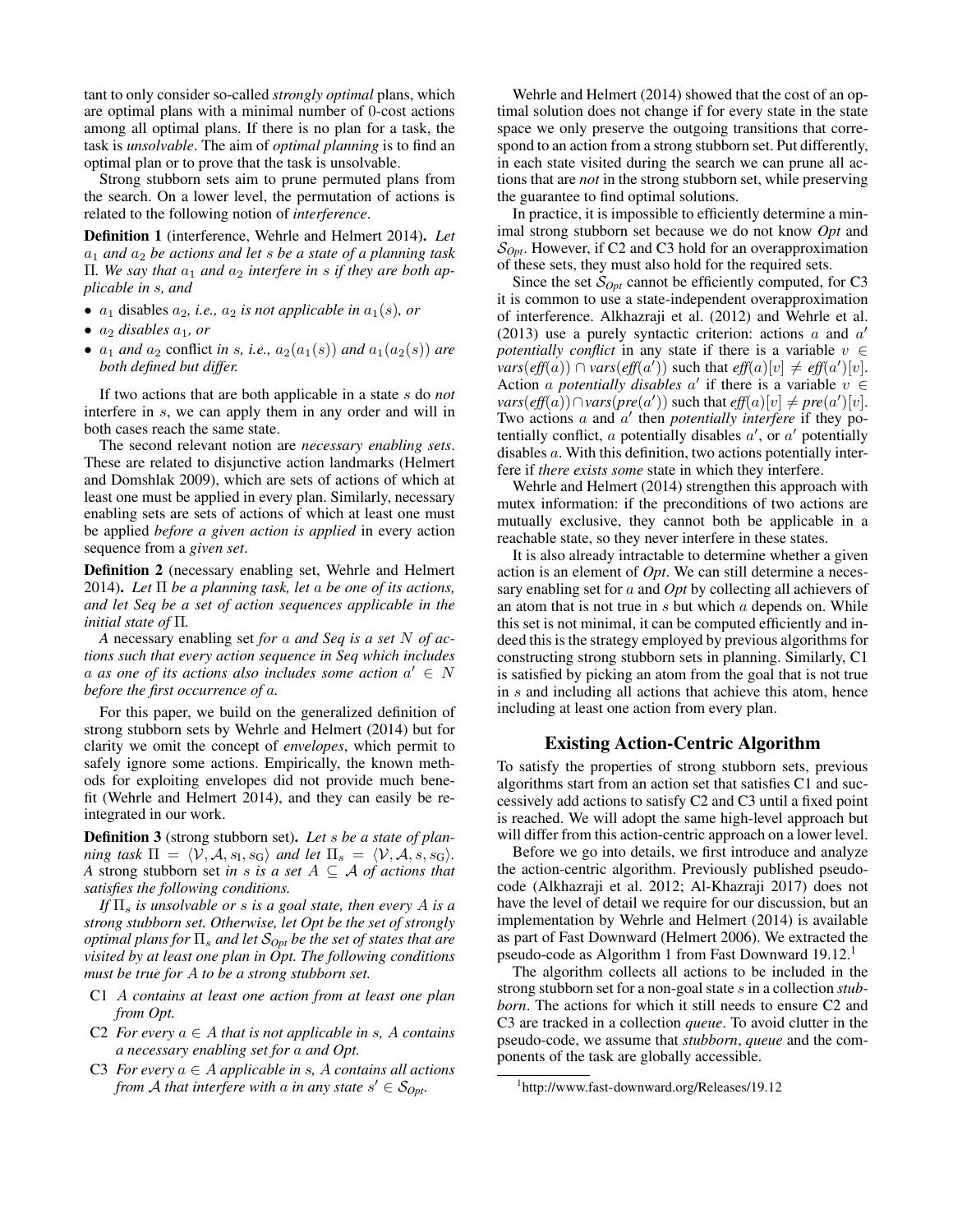| 1: function COMPUTESTUBBORNSET $(s)$<br>$\textit{stubborn} = \text{empty collection}$<br>2:<br><i>queue</i> = empty collection<br>3:<br><b>procedure</b> MARKASSTUBBORN $(a)$<br>4:<br><b>if</b> $a \notin$ <i>stubborn</i> <b>then</b><br>5:<br>stubborn.add $(a)$<br>6:<br>queue.add $(a)$<br>7:<br><b>procedure</b> ENQUEUEINTERFERERS $(a)$<br>8:<br>for $a' \in A$ potentially interfering with a do<br>9:<br>MARKASSTUBBORN(a')<br>10:<br>procedure ENQUEUEACHIEVERS(atom)<br>11:<br>for $a \in A$ with $atom \in eff(a)$ do<br>12:<br>MARKASSTUBBORN(a)<br>13:<br>$atom =$ some unsatisfied goal atom<br>14:<br>ENQUEUEACHIEVERS(atom)<br>15:<br>while queue is not empty do<br>16:<br>$a = queue.pop()$<br>17:<br>if $a$ is applicable in $s$ then<br>18:<br>ENQUEUEINTERFERERS(a)<br>19:<br>else<br>20:<br>$\triangleright$ Enqueue a necessary enabling set for a<br>21:<br>22:<br>ENQUEUEACHIEVERS(atom)<br>23:<br>return stubborn<br>24: | <b>Algorithm 1</b> Action-centric algorithm       |
|------------------------------------------------------------------------------------------------------------------------------------------------------------------------------------------------------------------------------------------------------------------------------------------------------------------------------------------------------------------------------------------------------------------------------------------------------------------------------------------------------------------------------------------------------------------------------------------------------------------------------------------------------------------------------------------------------------------------------------------------------------------------------------------------------------------------------------------------------------------------------------------------------------------------------------------------------|---------------------------------------------------|
|                                                                                                                                                                                                                                                                                                                                                                                                                                                                                                                                                                                                                                                                                                                                                                                                                                                                                                                                                      |                                                   |
|                                                                                                                                                                                                                                                                                                                                                                                                                                                                                                                                                                                                                                                                                                                                                                                                                                                                                                                                                      |                                                   |
|                                                                                                                                                                                                                                                                                                                                                                                                                                                                                                                                                                                                                                                                                                                                                                                                                                                                                                                                                      |                                                   |
|                                                                                                                                                                                                                                                                                                                                                                                                                                                                                                                                                                                                                                                                                                                                                                                                                                                                                                                                                      |                                                   |
|                                                                                                                                                                                                                                                                                                                                                                                                                                                                                                                                                                                                                                                                                                                                                                                                                                                                                                                                                      |                                                   |
|                                                                                                                                                                                                                                                                                                                                                                                                                                                                                                                                                                                                                                                                                                                                                                                                                                                                                                                                                      |                                                   |
|                                                                                                                                                                                                                                                                                                                                                                                                                                                                                                                                                                                                                                                                                                                                                                                                                                                                                                                                                      |                                                   |
|                                                                                                                                                                                                                                                                                                                                                                                                                                                                                                                                                                                                                                                                                                                                                                                                                                                                                                                                                      |                                                   |
|                                                                                                                                                                                                                                                                                                                                                                                                                                                                                                                                                                                                                                                                                                                                                                                                                                                                                                                                                      |                                                   |
|                                                                                                                                                                                                                                                                                                                                                                                                                                                                                                                                                                                                                                                                                                                                                                                                                                                                                                                                                      |                                                   |
|                                                                                                                                                                                                                                                                                                                                                                                                                                                                                                                                                                                                                                                                                                                                                                                                                                                                                                                                                      |                                                   |
|                                                                                                                                                                                                                                                                                                                                                                                                                                                                                                                                                                                                                                                                                                                                                                                                                                                                                                                                                      |                                                   |
|                                                                                                                                                                                                                                                                                                                                                                                                                                                                                                                                                                                                                                                                                                                                                                                                                                                                                                                                                      |                                                   |
|                                                                                                                                                                                                                                                                                                                                                                                                                                                                                                                                                                                                                                                                                                                                                                                                                                                                                                                                                      |                                                   |
|                                                                                                                                                                                                                                                                                                                                                                                                                                                                                                                                                                                                                                                                                                                                                                                                                                                                                                                                                      |                                                   |
|                                                                                                                                                                                                                                                                                                                                                                                                                                                                                                                                                                                                                                                                                                                                                                                                                                                                                                                                                      |                                                   |
|                                                                                                                                                                                                                                                                                                                                                                                                                                                                                                                                                                                                                                                                                                                                                                                                                                                                                                                                                      | $\triangleright$ any element                      |
|                                                                                                                                                                                                                                                                                                                                                                                                                                                                                                                                                                                                                                                                                                                                                                                                                                                                                                                                                      |                                                   |
|                                                                                                                                                                                                                                                                                                                                                                                                                                                                                                                                                                                                                                                                                                                                                                                                                                                                                                                                                      |                                                   |
|                                                                                                                                                                                                                                                                                                                                                                                                                                                                                                                                                                                                                                                                                                                                                                                                                                                                                                                                                      |                                                   |
|                                                                                                                                                                                                                                                                                                                                                                                                                                                                                                                                                                                                                                                                                                                                                                                                                                                                                                                                                      |                                                   |
|                                                                                                                                                                                                                                                                                                                                                                                                                                                                                                                                                                                                                                                                                                                                                                                                                                                                                                                                                      | <i>atom</i> = some unsatisfied atom from $pre(a)$ |
|                                                                                                                                                                                                                                                                                                                                                                                                                                                                                                                                                                                                                                                                                                                                                                                                                                                                                                                                                      |                                                   |
|                                                                                                                                                                                                                                                                                                                                                                                                                                                                                                                                                                                                                                                                                                                                                                                                                                                                                                                                                      |                                                   |

The overall process for generating a strong stubborn set starts with collecting a set of actions to satisfy C1 (lines 14– 15). As long as the other conditions are not yet guaranteed for some action  $a$  (lines 16–17), it includes further actions to ensure C2 (lines 20–23) or C3 (lines 18–19), depending on whether  $a$  is applicable in state  $s$  or not.

Whenever an action should be included in the result (marked as stubborn), the algorithm checks if it has already been included previously and if not includes it and enqueues it for further processing into *queue* (lines 4–7).

As mentioned above, necessary enabling sets are generated by starting from an atom and collecting all actions that achieve it (lines 11–13).

#### Complexity Analysis

In the complexity analysis, we use  $p_{\text{max}}$  for the maximal size of a partial state occurring as precondition or effect of any action. In typical planning tasks, this is quite a low number. In general, it can be bounded by the number  $|V|$  of variables.

For an efficient implementation of Algorithm 1, we assume that all state-independent information is precomputed and stored once for every task (i.e., only once for the entire search, not once for every node that is expanded). This affects the set of achievers for every atom (used in line 12) and the interference relation (used in line 9).

The achievers can be determined by one pass over all actions that scans the effect and registers the action accordingly. This requires time  $O(|A|p_{\text{max}})$  and the result can be stored in space  $O(|\mathcal{P}||\mathcal{A}|)$ .

Exploiting pre-sorted action preconditions and effects, the interference relation can be computed in  $O(|A|^2p_{\text{max}})$ , ranging over all pairs of actions and syntactically testing their potential interference in time  $O(p_{\text{max}})$ . With no influence on Big-O, we can halve the effort by exploiting that the relation is symmetric. The result can be stored in  $O(|A|^2)$ . Fast Downward uses a lazy implementation that only performs the computation for an action once it is required.

We now analyze the time complexity of a single call of COMPUTESTUBBORNSET. With suitable data structures for *stubborn* (e.g., a bitset) and *queue* (e.g., an array-based stack), MARKASSTUBBORN takes constant time. Then EN-QUEUEINTERFERERS takes time  $O(|A|)$  because there are at most  $|\mathcal{A}|$  interfering actions which have been precomputed. Analogously, ENQUEUEACHIEVERS runs in  $O(|A|)$ .

In lines 14 and 22 the algorithm selects an unsatisfied atom from a partial state. Wehrle and Helmert (2014) discussed several such *atom selection strategies*—taken from the literature and new—with different time requirements. To stay general, we account for them with  $O(t)$ , resulting in time  $O(t + |\mathcal{A}|)$  for lines 14–15.

Each iteration of the while loop takes time  $O(p_{\text{max}})$  for testing applicability plus  $O(t+|A|)$  accounting for the more expensive else-case of the if statement. As every action is added to *queue* at most once, the overall runtime of COM-PUTESTUBBORNSET is  $O(|A|(p_{max} + t + |A|))$ . The space complexity for *stubborn* and *queue* is  $O(|A|)$ .

#### New Atom-Centric Algorithm

The original fixed-point computation from Algorithm 1 tracks (in *queue*) actions that have already been included in the stubborn set but for which it is not yet sure that C2 and C3 are satisfied.

We now reconsider the overapproximation of the interference relation and necessary enabling sets and what this implies for the computation of strong stubborn sets. We begin with potential interference. Using the notion of sibling atoms, we can paraphrase the set of actions that potentially interfere with action  $a$ : it consists of all actions  $a'$  s.t.

- $a'$  achieves a sibling of an atom in  $pre(a)$  $(a'$  potentially disables  $a$ ), or
- $a'$  depends on a sibling of an atom in  $\text{eff}(a)$ (*a* potentially disables  $a'$ ), or
- $a'$  achieves a sibling of an atom in  $\text{eff}(a)$ ( $a$  and  $a'$  potentially conflict).

**Observation 1:** We can characterize these actions by only considering the occurrence of individual atoms in their precondition or effect.

Observation 2: The same is true for the actions in the necessary enabling set.

Observation 3: The order in which the actions are processed is not important for the fixed-point computation.<sup>2</sup>

<sup>2</sup>The order can influence *dynamic* atom selection strategies, but we are not aware of any work that aims for a specific order.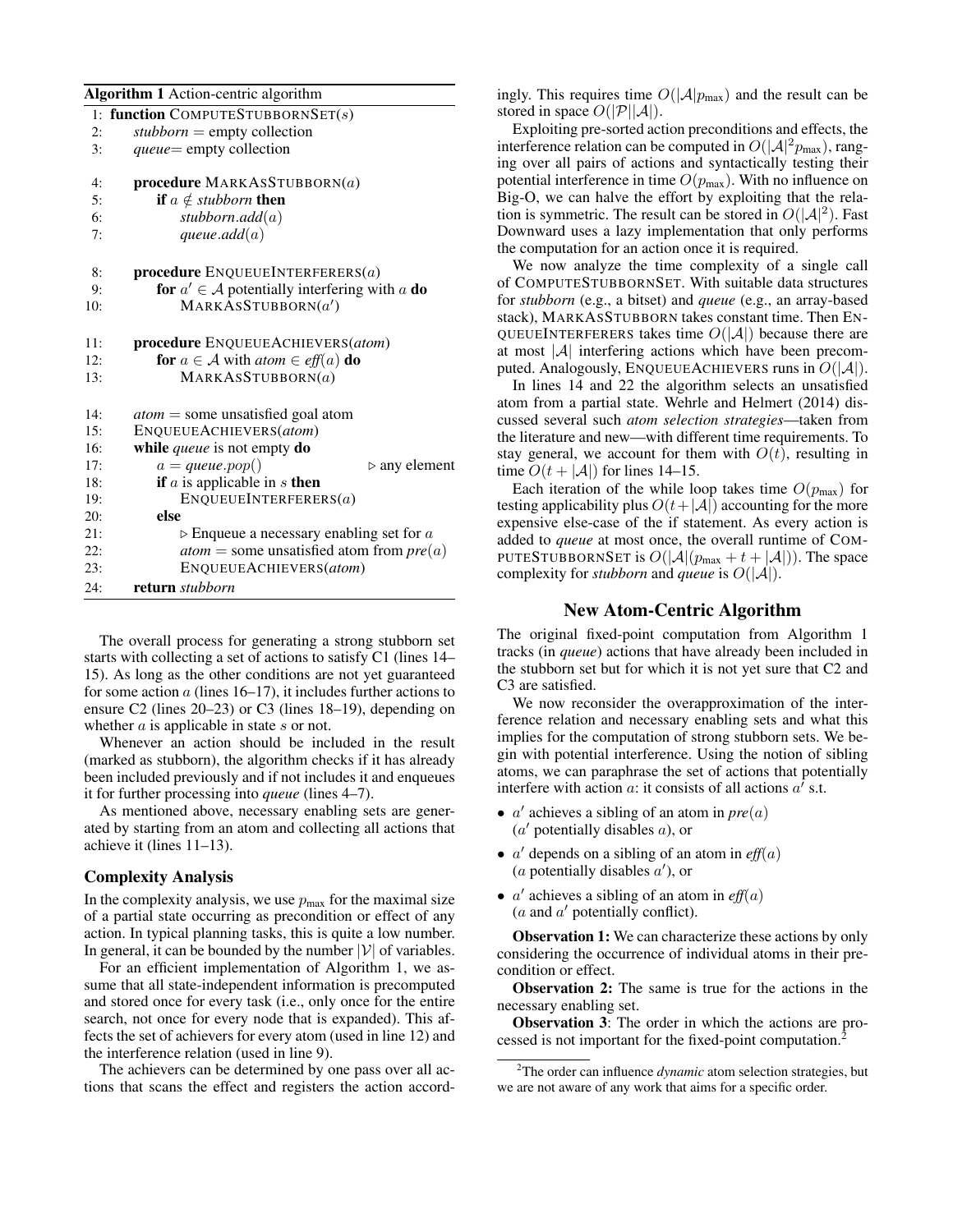|     | <b>Algorithm 2</b> Atom-centric algorithm               |     |                                                                                         |
|-----|---------------------------------------------------------|-----|-----------------------------------------------------------------------------------------|
|     | 1: function COMPUTESTUBBORNSET(s)                       | 22: | procedure $ENQUEUEINTERFERERS(a)$                                                       |
| 2:  | $\textit{student} = \text{empty collection}$            | 23: | for <i>atom</i> $\in$ <i>pre</i> ( <i>a</i> ) <b>do</b>                                 |
| 3:  | todo_achievers, todo_dependers= $\emptyset$             | 24: | for all siblings <i>atom'</i> of <i>atom</i> do                                         |
| 4:  | seen_for_achievers, seen_for_dependers= $\emptyset$     | 25: | ENQUEUEACHIEVERS(atom')                                                                 |
|     |                                                         | 26: | for <i>atom</i> $\in$ <i>eff</i> ( <i>a</i> ) <b>do</b>                                 |
| 5:  | procedure HANDLEACTION $(a, s)$                         | 27: | for all siblings <i>atom'</i> of <i>atom</i> do                                         |
| 6:  | <b>if</b> $a \notin$ <i>stubborn</i> <b>then</b>        | 28: | ENQUEUEACHIEVERS(atom')                                                                 |
| 7:  | stubborn.add $(a)$                                      | 29: | ENQUEUEDEPENDERS(atom')                                                                 |
| 8:  | if $a$ is applicable in $s$ then                        |     |                                                                                         |
| 9:  | ENQUEUEINTERFERERS(a)                                   | 30: | $atom =$ some unsatisfied goal atom                                                     |
| 10: | else                                                    | 31: | ENQUEUEACHIEVERS(atom)                                                                  |
| 11: | $\triangleright$ Enqueue a necessary enabling set for a | 32: | while <i>todo_achievers</i> is not empty or                                             |
| 12: | $atom =$ an unsatisfied atom from $pre(a)$              | 33: | todo_dependers is not empty do                                                          |
| 13: | ENQUEUEACHIEVERS(atom)                                  | 34: | if todo_achievers is not empty then                                                     |
|     |                                                         | 35: | $atom = todo\_achieves.pop()$                                                           |
| 14: | procedure ENQUEUEACHIEVERS(atom)                        | 36: | <b>for</b> $a \in \mathcal{A}$ with <i>atom</i> $\in$ <i>eff</i> ( <i>a</i> ) <b>do</b> |
| 15: | <b>if</b> atom $\notin$ seen for achievers <b>then</b>  | 37: | HANDLEACTION $(a, s)$                                                                   |
| 16: | todo_achievers.add(atom)                                | 38: | else                                                                                    |
| 17: | seen_for_achievers.add(atom)                            | 39: | $atom = todo \_ dependsers.pop()$                                                       |
|     |                                                         | 40: | <b>for</b> $a \in A$ with <i>atom</i> $\in$ <i>pre</i> ( <i>a</i> ) <b>do</b>           |
| 18: | procedure ENQUEUEDEPENDERS(atom)                        | 41: | HANDLEACTION $(a, s)$                                                                   |
| 19: | <b>if</b> atom $\notin$ seen_for_dependers <b>then</b>  | 42: | return stubborn                                                                         |
| 20: | todo_dependers.add(atom)                                |     |                                                                                         |
| 21: | seen_for_dependers.add(atom)                            |     |                                                                                         |
|     |                                                         |     |                                                                                         |

Based on these three observations, we propose the atomcentric Algorithm 2. The core idea is to achieve synergy effects by deferring the inclusion of actions in the stubborn set, instead tracking the atoms that characterize them.

We use two collections for this purpose: *todo achievers* contains atoms for which all achievers should get included in the stubborn set, *todo dependers* contains atoms for which all actions that depend on the atom should get included.

We ensure that every atom gets added to each of these collections at most once by tracking in sets *seen for achievers* and *seen for dependers* what has already been included earlier. ENQUEUEACHIEVERS demonstrates this for *todo achievers*.

ENQUEUEINTERFERERS and ENQUEUEACHIEVERS play exactly the same role as in the action-centric algorithm, with the only difference that they do not directly mark actions stubborn but instead mark the corresponding atoms for further processing. This directly translates to the initialization of the algorithm in lines 30 and 31.

The main loop (lines 33–41) processes the atoms from *todo achievers* and *todo dependers*, initiating the previously deferred handling of actions. HANDLEACTION adds the action to the stubborn set and triggers the later inclusion of interfering actions and necessary enabling sets to satisfy C2 and C3.

Theorem 1. *Function* COMPUTESTUBBORNSET(s) *returns a strong stubborn set for* s*.*

*Proof sketch.* Including all achievers of an unsatisfied goal atom ensures C1. Whenever set *stubborn* is extended in

ERS(*atom*) 32: while *todo achievers* is not empty or 33: *todo dependers* is not empty do *rs* is not empty **then** 35: *atom* = *todo achievers*.pop() with  $atom \in \textit{eff}(a)$  **do**  $EACTION(a, s)$ 39: *atom* = *todo dependers*.pop() with  $atom \in pre(a)$  **do**  $LEACTION(a, s)$ 

HANDLEACTION, this procedure initiates the inclusion of actions to satisfy C2 and C3. The overall fixed-point computation guarantees that these are indeed included before termination. П

# Complexity Analysis

For the analysis, we use  $p_{\text{max}}$  as before and  $d_{\text{max}}$  for the maximal size of all variable domains.

An efficient implementation of the algorithm precomputes the achievers and dependers of each atom (used in lines 36 and 40) once for the entire search. As discussed in the analysis of the action-centric algorithm, this requires time  $O(|\mathcal{A}|p_{\text{max}})$  and space  $O(|\mathcal{P}||\mathcal{A}|)$  for storing the result. In contrast to the action-centric algorithm, we do not need to compute and store the interference relation.

With suitable data structures, ENQUEUEACHIEVERS and ENQUEUEDEPENDERS take constant amortized time. As each outer loop of ENQUEUEINTERFERERS iterates over at most  $p_{\text{max}}$  atoms and the inner loop over all but one atom for each of these variables, the procedure runs in  $O(p_{\text{max}}d_{\text{max}})$ . Again using  $t$  for the variable selection time, it is then easy to see that HANDLEACTION runs in time  $O(p_{\text{max}}d_{\text{max}} + t)$ for actions that are not yet contained in *stubborn* and  $O(1)$ for actions already contained in *stubborn*.

For the fixed-point iteration, each atom can be inserted into *todo achievers* at most once and into *todo dependers* at most once, causing runtime  $O(|\mathcal{P}|)$  for all parts of the fixedpoint loop except the inner loops (lines 36–37 and 40–41).

The runtime for the inner loops can be bounded by the total time spent inside HANDLEACTION. Every action can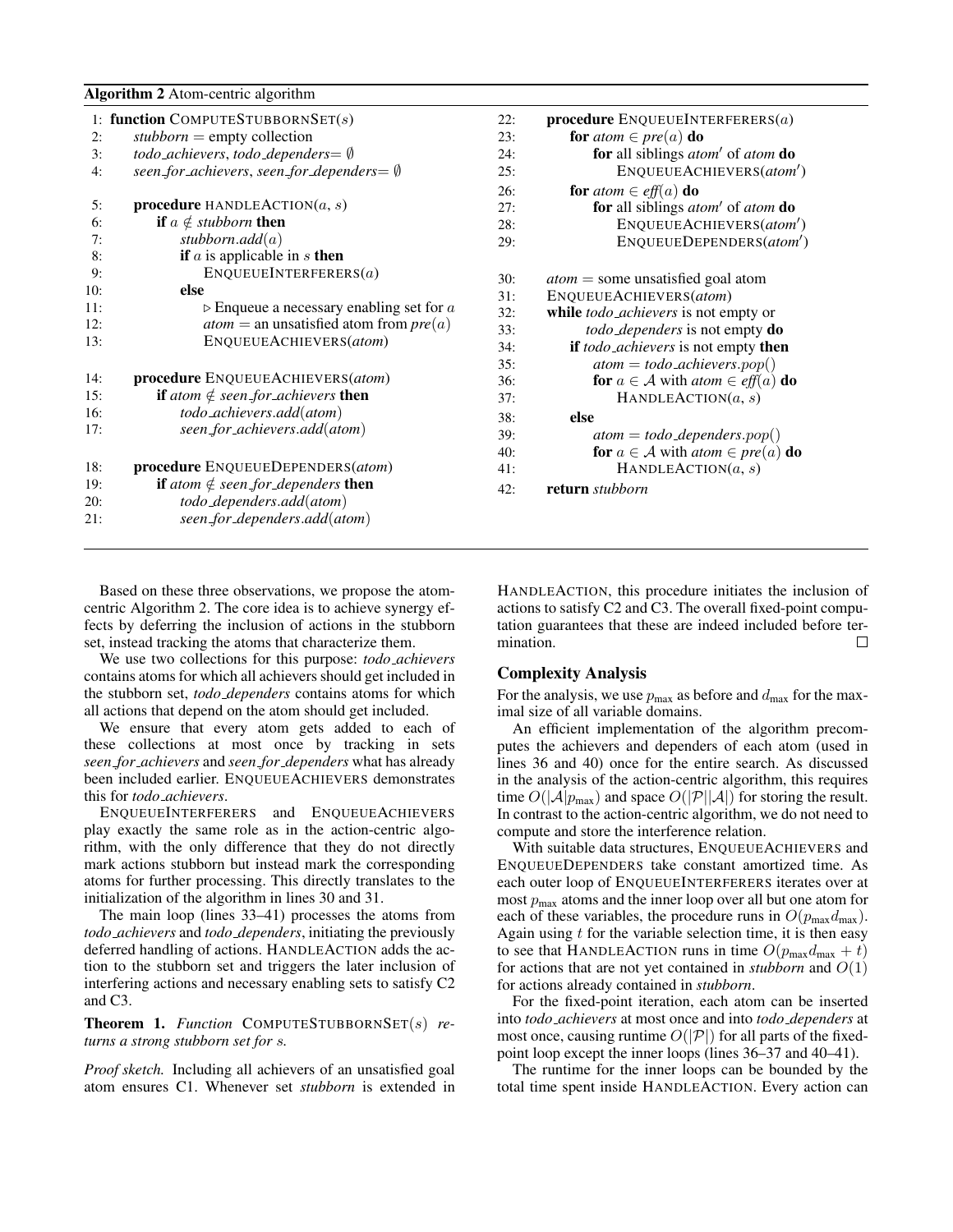| time                 | Action-centric               | Atom-centric                                                                                                                              |
|----------------------|------------------------------|-------------------------------------------------------------------------------------------------------------------------------------------|
| Precomp.<br>Per node | $O( \mathcal{A} ^2p_{\max})$ | $O( \mathcal{A} p_{\max})$<br>$O( \mathcal{A} ^2 +  \mathcal{A} (p_{\max} + t))$ $O( \mathcal{A} (p_{\max}d_{\max} + t) +  \mathcal{P} )$ |

| space    | Action-centric                                    | Atom-centric                     |
|----------|---------------------------------------------------|----------------------------------|
| Precomp. | $O( \mathcal{A} ^2 +  \mathcal{P}  \mathcal{A} )$ | $O( \mathcal{P}  \mathcal{A} )$  |
| Per node | O( A )                                            | $O( \mathcal{A} + \mathcal{P} )$ |

Table 1: Overview of complexity results.

only be added to *stubborn* once, giving an upper bound of  $O(|A|(p_{\text{max}}d_{\text{max}} + t))$  for the calls to HANDLEACTION that add actions to the stubborn set. Each other call takes constant time, and we can bound the total number of such calls by  $O(|A||p_{\text{max}}|)$ : across the execution of the algorithm, every action is considered in lines 36–37 at most once for each of its effects and in lines 40–41 at most once for each of its preconditions. Hence, the overall runtime of COMPUTES-TUBBORN is  $O(|A|(p_{\text{max}}d_{\text{max}} + t)) + |\mathcal{P}|$ .<br>The space complexity for

for *todo\_achievers*, *todo dependers*, *seen for achievers* and *seen for dependers* is  $O(|\mathcal{P}|)$ , for *stubborn* it is  $O(|\mathcal{A}|)$ .

Table 1 shows an overview of all complexity results. The new algorithm clearly dominates the old one in the time and space requirements for the precomputation. For the actual computation of stubborn sets, the new algorithm needs more space, but only linearly in the number of atoms. In the time requirements the algorithms exhibit a very different profile, which lets us expect that the new atom-centric algorithm works better if variable domains are not too large and the task has many more actions than atoms.

#### Enhancements

In this section, we discuss two possible enhancements of Algorithm 2. The first one is based on the observation that the algorithm frequently enqueues all siblings of an atom, the second one is a new atom selection strategy.

#### Shortcut Handling of all Siblings

Since we frequently add all siblings of an atom to one of the queues, we can expect a number of duplicates. Avoiding this overhead should be particularly beneficial if variable domains are large.

From the perspective of a variable, we can track some compact (incomplete) information on what has already been enqueued, for example in *todo achievers*. For this purpose, we use a datastructure *marked achieved* that stores for each variable  $v$  one of the following values:

- $d \in \mathcal{D}(v)$  representing that all siblings of  $(v, d)$  have been enqueued,
- $\top$  representing that all atoms for this variable have been enqueued, or
- $\perp$  representing that we do not have any such information.

The information is incomplete in the sense that we do not track the inclusion of individual atoms, so the value can for example be  $\bot$  or some  $d \in \mathcal{D}(v)$  although we have already

seen all atoms for the variable. To update and exploit the stored information, we do not simply enqueue all siblings of *atom* in lines 24–25 and 27–28 of Algorithm 2 but proceed instead as follows:

- 1:  $(v, d) = atom$
- 2: **if** *marked\_achieved*[v] =  $\perp$  **then**
- 3: for all siblings a of *atom* do
- 4: ENQUEUEACHIEVERS(a)
- 5: *marked\_achieved*[v] =  $d$
- 6: **else if** marked\_achieved $[v] = d' \notin \{d, \top\}$  **then**
- 7: ENQUEUEACHIEVERS $((v, d'))$
- 8: *marked\_achieved*[v] =  $\top$

If we do not have sufficient information, we add all siblings of *atom* as before, but remember that all values apart from the one from *atom* have been added (lines 2–5). If we know that all atoms (value  $\top$ ) or all siblings of *atom* (value d) have already been added, we do not have to do anything. Otherwise, we add the only missing sibling (whose value is stored in *marked\_achieved*[v]) and remember that we now have added all atoms (lines 6–8).

We proceed analogously when enqueueing all siblings of an atom with ENQUEUEDEPENDERS in lines 27 and 29.

## Atom Selection Strategy

If an action from the stubborn set is inapplicable, we need to choose an unsatisfied atom from the action precondition as seed for the inclusion of a necessary enabling set. Wehrle and Helmert (2014) already discussed and evaluated several strategies for this choice point.

We want to propose a new strategy, called *quick skip*. It is easy to see that if the chosen atom has already been seen (included in *seen for achievers*), the algorithm does not enqueue anything within ENQUEUEACHIEVERS. This saves computational effort and—maybe even more importantly it can potentially lead to more pruning because we do not unnecessarily grow the stubborn set. Therefore, in line 12 of Algorithm 2 the quick skip strategy chooses some atom from  $pre(a) \cap seen\_for\_achieves$  whenever this set is not empty.

This selection strategy is related to the *static small* and *dynamic small* strategies by Wehrle and Helmert, both of which aim to keep the resulting stubborn set small. The static strategy prefers variables that appear in the effects of fewer actions, the dynamic one prefers atoms with a minimal number of achieving actions that have not yet been included in the stubborn set. Our proposed strategy is closer to *dynamic small* but less specific. If there is an atom for which *all* achieving actions have already been scheduled for inclusion, the strategies are equal. Otherwise, our strategy can be combined with any other strategy, leaving another choice point.

# Experimental Evaluation

We implemented the atom-centric algorithm on top of Fast Downward 19.12, which already contains an implementation of the action-centric algorithm (called "simple stubborn sets" there). For the evaluation, we use the benchmarks of all optimal tracks of all International Planning Competitions from 1998 to 2018, amounting to 1827 tasks from 65 domains. Experiments were run on Intel Xeon Silver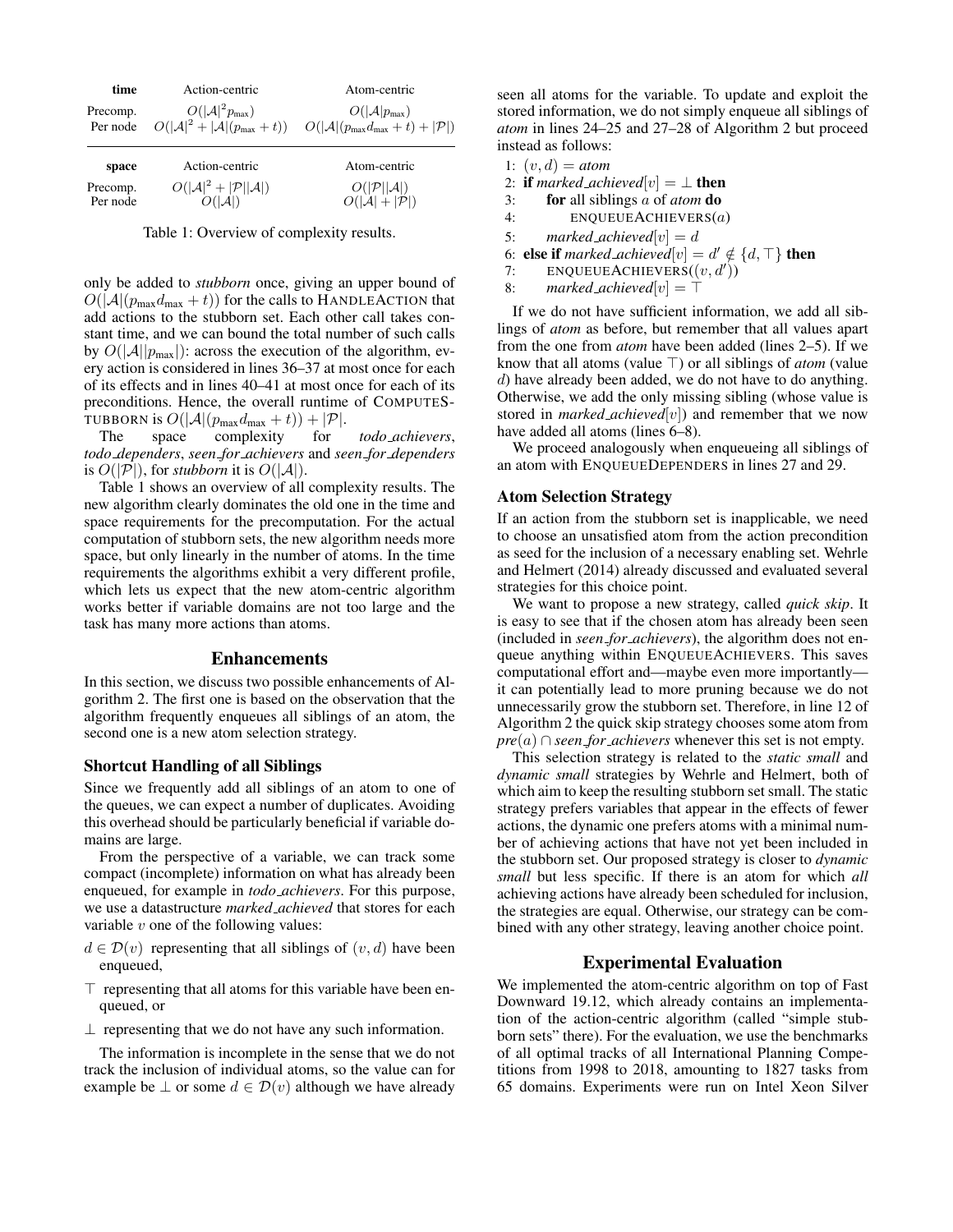

Figure 1: Number of atoms vs. actions for all tasks in the benchmark set. Each mark represents one task. Dashed diagonals show factors 2, 5, 10, and 100.

4114 CPUs using Downward Lab (Seipp et al. 2017). Each planner run is limited to 1800 seconds and 3.5 GiB. The benchmarks, code and experimental data are published online (Röger et al. 2020).

Before we compare different algorithms and configurations, we evaluate whether the different time complexity of the atom-centric algorithm is promising at all. For this purpose, in Figure 1, we plot the number of atoms against the number of actions in the  $SAS<sup>+</sup>$  planning tasks produced by Fast Downward. We see that the actions frequently outnumber the atoms, often by several orders of magnitude, so the trade-off looks promising indeed.

# Action- vs. Atom-Centric Algorithm

In the first experiment, we examine how the plain actioncentric and atom-centric algorithms compare when they compute the same information. Towards this end, we do not use the mutex-based strengthening of interference and use the same strategy for choosing unsatisfied atoms for both algorithms, namely always picking the first unsatisfied atom according to the fixed variable ordering of Fast Downward.

Blind Search With blind search, node expansions are extremely fast, so the relative overhead of computing stubborn sets for each expansion is high. For this reason, we can only expect to benefit from partial order reduction if it leads to significant pruning. On our benchmark set, blind search without pruning solves 710 instances, whereas coverage increases by 26 instances with the atom-centric algorithm (cf. left part of Table 2). Interestingly, computing the same information with the action-centric algorithm leads to a significant coverage decline to 680 instances. As expected, in both cases the total number of expansions is the same and decreases by 17.9% compared to no pruning across all tasks solved by all three configurations.

A closer look at the results per domain reveals that even with our more efficient algorithm, using strong stubborn set pruning is not always beneficial, losing 1–3 tasks in 11 domains and even 5 instances in the freecell domain. The positive net benefit stems from the two parcprinter domains with a coverage increase of 20 and 14 and the two woodworking domains with an increase of 8 and 7 tasks. So it seems that

|                        | blind    |          |      | LM-cut           |                         |      | <b>SCP</b> |                                        |      |
|------------------------|----------|----------|------|------------------|-------------------------|------|------------|----------------------------------------|------|
|                        | base     | action   | atom | base             | action                  | atom | base       | action                                 | atom |
| airport (50)           | 22       | 21       | 21   | 28               | 28                      | 28   | 24         | 24                                     | 24   |
| data-network (20)      | 7        | 6        | 7    | 12               | 12                      | 12   | 14         | 13                                     | 14   |
| freecell (80)          | 20       | 9        | 15   | 15               | 15                      | 15   | 68         | 49                                     | 61   |
| hiking $(20)$          | 11       | 8        | 11   | 9                | 9                       | 9    | 14         | 11                                     | 13   |
| miconic (150)          | 55       | 50       |      |                  | 55 141 141 141          |      | 143        | 144                                    | 144  |
| mprime (35)            | 19       | 18       | 19   | 22               | 22                      | 22   | 31         | 30                                     | 31   |
| nomystery (20)         | 8        | 7        | 8    | 15               | 14                      | 15   | 20         | 20                                     | 20   |
| openstacks-08 (30)     | 22       | 20       | 22   | 22               | 20                      | 22   | 22         | 20                                     | 22   |
| openstacks-11 (20)     | 17       | 15       | 17   | 17               | 15                      | 17   | 17         | 15                                     | 17   |
| org.-synth.-split (20) | 10       | 9        | 9    | 16               | 15                      | 15   | 10         | 9                                      | 9    |
| parcprinter-08 (30)    | 10       | 30       | 30   | 19               | 30                      | 30   | 19         | 30                                     | 30   |
| parcprinter-11 (20)    | 6        | 20       | 20   | 14               | 20                      | 20   | 15         | 20                                     | 20   |
| parking-11 (20)        | 0        | $\bf{0}$ | 0    | 3                | 3                       | 3    | 7          | 4                                      | 7    |
| parking-14 (20)        | $\bf{0}$ | $\bf{0}$ | 0    | 4                | 3                       | 4    | 6          | $\overline{4}$                         | 6    |
| pegsol-08 (30)         | 27       | 27       | 27   | 29               | 28                      | 28   | 30         | 30                                     | 30   |
| $pegsol-11(20)$        | 17       | 17       | 17   | 19               | 18                      | 18   | 20         | 20                                     | 20   |
| petri-net-align. (20)  | 4        | 2        | 4    | 9                | 9                       | 9    | $\bf{0}$   | 0                                      | 0    |
| pipesworld-not. (50)   | 17       | 14       | 16   | 18               | 18                      | 18   | 24         | 24                                     | 24   |
| pipesworld-t. (50)     | 12       | 8        | 11   | 12               | 12                      | 12   | 17         | 12                                     | 16   |
| rovers (40)            | 6        | 7        | 7    | 9                | 10                      | 10   | 8          | 9                                      | 9    |
| satellite (36)         | 6        | 6        | 6    | $\boldsymbol{7}$ | 12                      | 12   | 7          | 8                                      | 9    |
| scanalyzer-08 (30)     | 12       | 8        | 9    | 16               | 14                      | 15   | 18         | 16                                     | 18   |
| scanalyzer- $11(20)$   | 9        | 5        | 6    | 13               | 11                      | 12   | 15         | 13                                     | 15   |
| snake $(20)$           | 11       | 4        | 9    | 7                | 6                       | 7    | 13         | 7                                      | 11   |
| spider $(20)$          | 11       | 6        | 9    | 11               | 11                      | 11   | 16         | 13                                     | 15   |
| termes $(20)$          | 9        | 6        | 9    | 6                | 5                       | 6    | 13         | 11                                     | 13   |
| tetris $(17)$          | 9        | 6        | 7    | 6                | 6                       | 5    | 11         | 9                                      | 10   |
| tidybot-11 (20)        | 13       | 5        | 12   | 14               | 14                      | 14   | 15         | 13                                     | 14   |
| tidybot- $14(20)$      | 6        | 0        | 4    | 9                | 8                       | 8    | 10         | 5                                      | 9    |
| transport- $11(20)$    | 6        | 6        | 6    | 6                | 6                       | 6    | 13         | 12                                     | 13   |
| transport- $14(20)$    | 7        | 6        | 7    | 6                | 6                       | 6    | 9          | 8                                      | 8    |
| trucks (30)            | 6        | 5        | 6    | 10               | 10                      | 10   | 12         | 12                                     | 12   |
| woodworking-08 (30)    | 8        | 16       | 16   | 18               | 27                      | 27   | 26         | 30                                     | 30   |
| woodworking-11 (20)    | 3        | 10       | 10   | 12               | 19                      | 19   | 19         | 20                                     | 20   |
| zenotravel (20)        | 8        | 7        | 8    | 13               | 13                      | 13   | 13         | 13                                     | 13   |
| sum (1088)             |          |          |      |                  | 414 384 440 587 610 619 |      | 719        | 678                                    | 727  |
| other domains (739)    |          |          |      |                  | 296 296 296 373 373 373 |      | 417        | 417                                    | 417  |
| total (1827)           |          |          |      |                  |                         |      |            | 710 680 736 960 983 992 1136 1095 1144 |      |

Table 2: Coverage of  $A^*$  with the blind (left), LM-cut (middle), and SCP (right) heuristics, comparing vanilla search (base) with the addition of plain action-centric (action) and atom-centric (atom) pruning. We highlight maximum coverage separately for each heuristic.

these domains are especially suitable for partial order reduction, whereas in other domains the additional overhead does not pay off. Indeed, in woodworking the goal is to process a set of work pieces, each basically corresponding to an independent subtask. In parcprinter, the aim is to print a set of pages using several components of an involved printing system. The actions for the different pages can often be arbitrarily interleaved, which can be avoided with partial order reduction.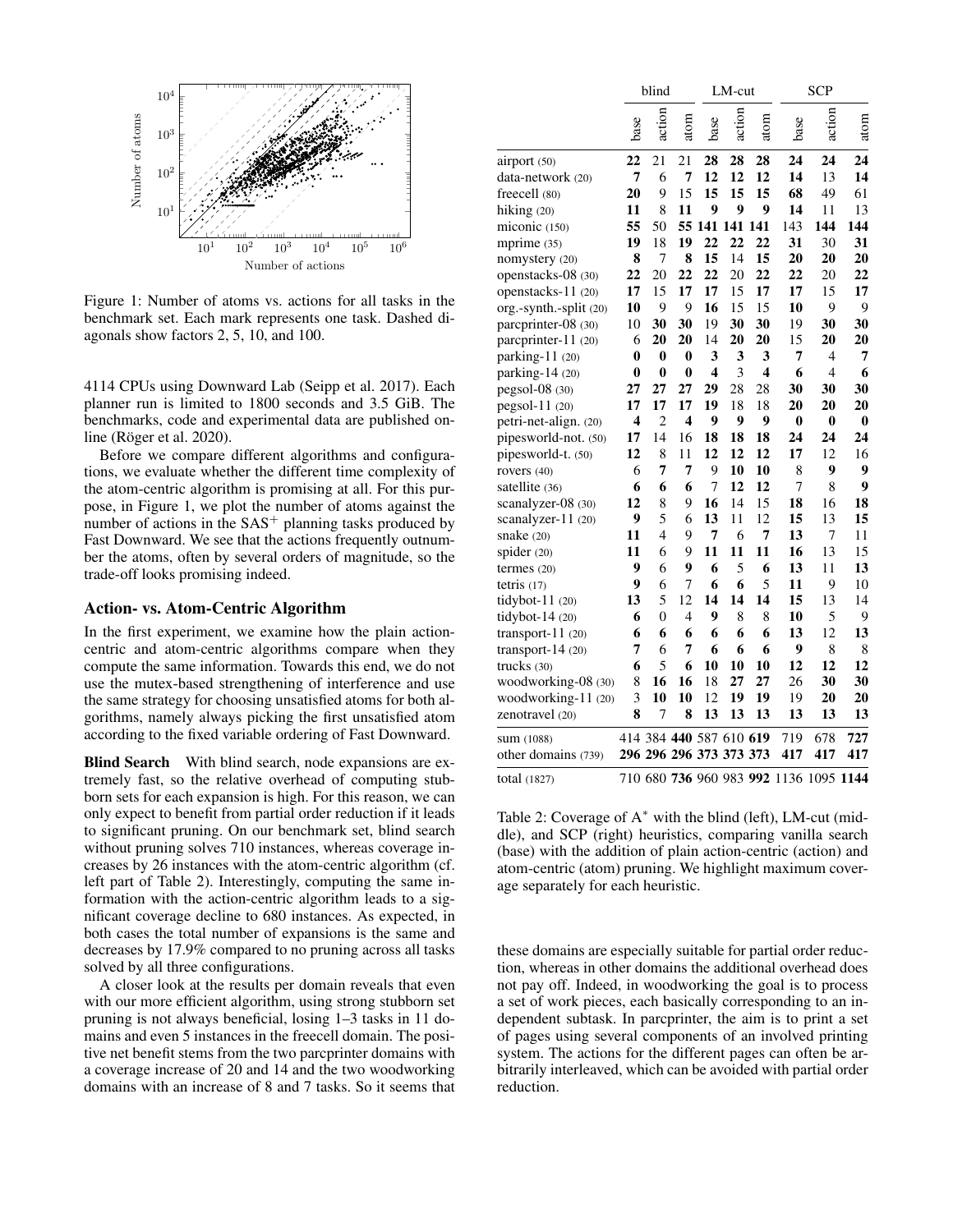

Figure 2: Comparison of pruning time (within an A∗ search with the SCP heuristic) of the action-centric and the atomcentric algorithm for tasks solved by both approaches. Numbers are in seconds and specify the total time spent computing stubborn sets over all node expansions.

**LM-Cut** Wehrle and Helmert  $(2014)$  used A<sup>\*</sup> search with the LM-Cut heuristic (Helmert and Domshlak 2009) for their evaluation. In this setting, stubborn set pruning is useful overall (cf. middle part of Table 2). 960 tasks are solved without pruning, 983 with the action-centric algorithm and 992 with the atom-centric computation. In a per-domain comparison to the baseline without pruning we never lose more than one task, but coverage increases in six domains. However, this is again most prominent in the parcprinter  $(+11$  and  $+6$ ) and the woodworking  $(+9$  and  $+7)$  domains. The advantage in comparison to the action-centric algorithm stems from eight domains. Conversely, the action-centric variant only solves one more instance in tetris.

Saturated Cost Partitioning We also conducted an analogous experiment for A<sup>∗</sup> with a saturated cost partitioning (SCP) heuristic (Seipp, Keller, and Helmert 2020) over pattern databases (Edelkamp 2001) and Cartesian abstractions (Seipp and Helmert 2018). The pattern databases were generated systematically up to pattern size 2 and via hill climbing (Haslum et al. 2007). This SCP heuristic yields state-ofthe-art performance for optimal classical planning, because it is both accurate and very fast to evaluate (much faster than LM-cut, for example).

Similarly to the results for blind search, using the actioncentric algorithm decreases coverage (cf. right part of Table 2). In contrast to the results for LM-cut, using the atomcentric algorithm increases the total coverage by only 2 tasks, with a decrease by 1 task in 8 domains, by 2 in snake and even by 7 in freecell. However, if we compare the actioncentric against the atom-centric algorithm, we see a clear advantage of the new one in 19 domains, while the opposite is never the case.

Overall As both stubborn set algorithms compute the same information, the difference in performance must be attributed to the different computational overhead. Figure 2 compares the total time spent for computing stubborn sets

|                      | ds             |                |     | SS      | <b>FD</b> |                     | qs                      |                         |  |
|----------------------|----------------|----------------|-----|---------|-----------|---------------------|-------------------------|-------------------------|--|
|                      |                | $+$ sib        |     | $+$ sib |           | $+$ sib             |                         | $+$ sib                 |  |
| airport (50)         | 25             | 25             | 24  | 24      | 24        | 24                  | 24                      | 24                      |  |
| data-network (20)    | 13             | 13             | 14  | 14      | 14        | 14                  | 14                      | 14                      |  |
| freecell (80)        | 42             | 43             | 60  | 60      | 61        | 61                  | 59                      | 60                      |  |
| ged(20)              | 15             | 15             | 19  | 19      | 19        | 19                  | 19                      | 19                      |  |
| hiking $(20)$        | 11             | 11             | 12  | 12      | 13        | 13                  | 12                      | 12                      |  |
| logistics98 (35)     | 12             | 12             | 12  | 12      | 12        | 12                  | 13                      | 13                      |  |
| miconic (150)        | 144            | 143            | 144 | 144     | 144       | 144                 | 143                     | 144                     |  |
| mprime (35)          | 30             | 30             | 30  | 30      | 31        | 30                  | 30                      | 30                      |  |
| mystery (30)         | 18             | 18             | 19  | 19      | 19        | 19                  | 19                      | 19                      |  |
| openstacks-08 (30)   | 20             | 20             | 22  | 22      | 22        | 22                  | 23                      | 23                      |  |
| openstacks-11 (20)   | 15             | 15             | 17  | 17      | 17        | 17                  | 18                      | 18                      |  |
| openstacks-14 (20)   | 3              | 3              | 3   | 3       | 3         | 3                   | $\overline{\mathbf{4}}$ | $\overline{\mathbf{4}}$ |  |
| parcprinter-08 (30)  | 30             | 30             | 28  | 28      | 30        | 30                  | 30                      | 30                      |  |
| parcprinter-11 (20)  | 20             | 20             | 18  | 18      | 20        | 20                  | 20                      | 20                      |  |
| parking-11 (20)      | 4              | $\overline{4}$ | 7   | 7       | 7         | 7                   | 7                       | 7                       |  |
| parking- $14(20)$    | $\overline{4}$ | $\overline{4}$ | 6   | 6       | 6         | 6                   | 6                       | 6                       |  |
| pipesworld-not. (50) | 21             | 21             | 24  | 24      | 24        | 24                  | 24                      | 24                      |  |
| pipesworld-t. (50)   | 11             | 11             | 13  | 13      | 16        | 16                  | 14                      | 16                      |  |
| rovers (40)          | 11             | 11             | 10  | 10      | 9         | 9                   | 9                       | 9                       |  |
| scanalyzer-08 (30)   | 15             | 15             | 18  | 18      | 18        | 18                  | 18                      | 18                      |  |
| scanalyzer- $11(20)$ | 12             | 12             | 15  | 15      | 15        | 15                  | 15                      | 15                      |  |
| snake $(20)$         | 4              | 4              | 10  | 10      | 11        | 11                  | 10                      | 11                      |  |
| spider $(20)$        | 12             | 12             | 14  | 14      | 15        | 15                  | 15                      | 15                      |  |
| termes $(20)$        | 10             | 10             | 12  | 12      | 13        | 13                  | 13                      | 13                      |  |
| tetris $(17)$        | 8              | 8              | 10  | 10      | 10        | 10                  | 10                      | 10                      |  |
| tidybot- $11(20)$    | 12             | 13             | 14  | 14      | 14        | 14                  | 14                      | 14                      |  |
| tidybot-14 $(20)$    | 4              | $\overline{4}$ | 8   | 8       | 9         | 9                   | 9                       | 9                       |  |
| transport (20)       | 10             | 10             | 13  | 13      | 13        | 13                  | 13                      | 13                      |  |
| sum (927)            | 536            | 537            | 596 | 596     | 609       | 608                 | 605                     | 610                     |  |
| other domains (900)  | 535            | 535            | 535 | 535     | 535       | 535                 | 535                     | 535                     |  |
| total (1827)         | 1071           | 1072 1131      |     | 1131    |           | 1144 1143 1140 1145 |                         |                         |  |

Table 3: Coverage of  $A^*$  with the SCP heuristic, comparing atom selection strategies *ds*, *ss*, *FD*, and *qs*, and the combination with shortcut handling of siblings (*sib*).

for each task. This data stems from the experiment with the SCP heuristic; the plots for the other configurations (blind and LM-Cut) look similar. We see that with the atom-centric algorithm we can obtain the same pruning power much faster, often by more than an order of magnitude.

# Enhancements to the Action-Centric Algorithm

In the second experiment, we evaluate the two enhancements to the atom-centric algorithm. The shortcut handling of siblings (*sib*) does not change the behavior of the algorithm and should hence only have an impact on runtime. The new atom selection strategy quick skip (*qs*) should have a tendency to produce smaller stubborn sets, so we would also hope for more pruning. We compare the *qs* strategy to the default strategy (*FD*) and the two strategies dynamic small (*ds*) and static small (*ss*) by Wehrle and Helmert (2014), all of them with and without the *sib* enhancement.

Table 3 shows that with the SCP heuristic, the dynamic small and static small strategies solve many fewer tasks than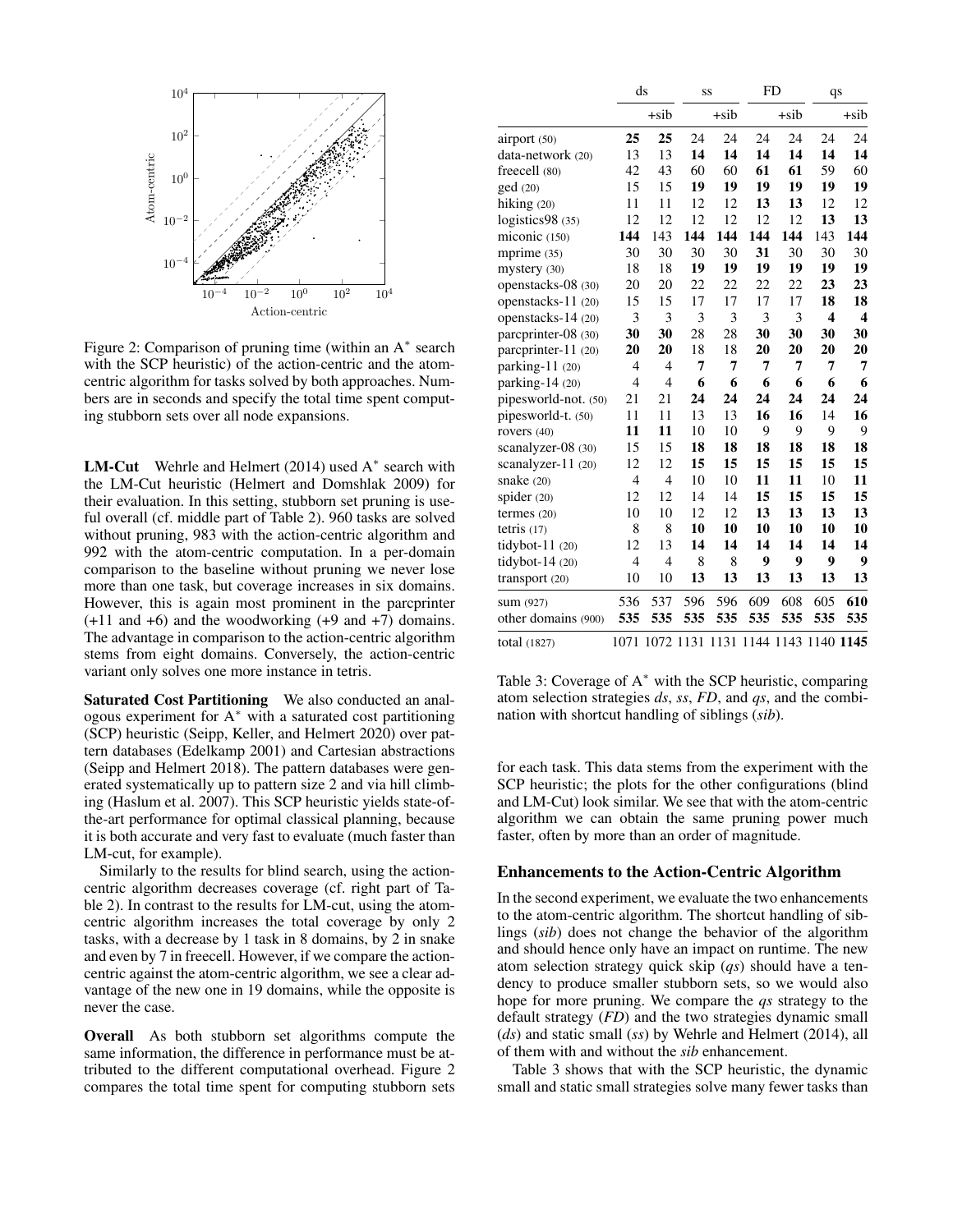

Figure 3: Comparison of pruning ratio of the atom-centric algorithm with strategies *FD* and *qs*, using A<sup>∗</sup> with SCP.

the Fast Downward and quick skip strategies. While the Fast Downward strategy solves 4 more tasks in total than quick skip, quick skip is better than Fast Downward with the LMcut and blind heuristics (+3 and +2, not shown in Table 3). The shortcut handling of siblings only has a very mild impact on coverage, sometimes negative, sometimes positive, except for the new strategy quick skip where it is exclusively beneficial (except for transport-14 with the blind heuristic, not shown in Table 3). The combination of quick skip with shortcut handling of siblings achieves the highest total coverage with all three heuristics, and dominates the other strategies also in a per-domain comparison, except for 7 domains when using blind search, 3 domains when using  $A^*$ with LM-cut, and 5 domains when using  $A^*$  with SCP.

To analyze the pruning ratio of the different methods, we run the search with pruning and accumulate the number of successors of all expanded states as  $n_{all}$  and sum up the size of the corresponding stubborn sets as  $n_{gen}$ . The pruning ratio is then defined as  $1 - n_{\text{gen}}/n_{\text{all}}$ , giving values between 0 and 1, where 0 represents no pruning and 1 would mean that all successors were pruned. Figure 3 plots the pruning ratio of the atom-centric algorithm with the *FD* strategy (the best previous selection strategy according to Table 3) to the new quick skip strategy (both with SCP), highlighting domains with larger differences. We observe consistent positive impact on the pruning power, which is particularly pronounced in the logistics and woodworking domains.

#### Comparison to the State of the Art

In the third experiment, we compare our best configuration (atom-centric algorithm with *qs* and *sib*) to the configuration reported as state of the art for computing strong stubborn sets by Wehrle and Helmert (2014), namely "SSS-EC full/mutex" (EC), which computes stubborn sets in a way that dominates the expansion core method (Chen and Yao 2009) and enhances action interference with mutexes. With our best configuration, total coverage increases significantly for all three heuristics, in particular for the two faster-tocompute ones  $(+51$  with blind search,  $+9$  with LM-Cut,  $+38$ with SCP). A deeper analysis reveals that our configuration



Figure 4: Comparison of pruning ratio (left) and pruning time (right) of EC vs. our best configuration with SCP.

is on-par with respect to pruning power, but requires a much lower computation time. To illustrate this, we compare the pruning ratio and pruning time for A∗ with SCP in Figure 4. For the other heuristics the results look qualitatively similar.

Since not all domains are equally suited for partial-order reduction, many recent IPC planners (e.g., Alkhazraji et al. 2014) disable pruning if after 1000 expanded states the pruning ratio is at most 20%. We evaluated the impact of this approach on our best configuration (atom-centric algorithm with both enhancements) and on the previous state of the art (EC). The method has only a mild impact on our algorithm: overall, coverage increases, but in some domains fewer tasks are solved. This is very different for the slower EC method, which greatly benefits from this approach, bringing it almost on par with our configuration.

## Discussion and Future Work

We proposed an atom-centric algorithm that computes the same stubborn sets as an earlier action-centric algorithm with a different profile time and space complexity profile. The new algorithm requires less space, and we saw that it is much faster on common planning benchmarks. One limitation of our algorithm is that it is no longer possible to enhance the interference relation with mutex information. However, already without any enhancements, our algorithm outperforms the best previous algorithm (EC), which makes use of such mutex information (1145 vs. 1107 solved tasks with A<sup>∗</sup> + SCP). The new atom selection strategy *quick skip* does not only further speed up the computation but also leads to smaller stubborn sets and thus to more pruning.

In classical planning, stubborn sets have not only been used for state-space search but have also been adapted for fork-decoupled search (Gnad, Hoffmann, and Wehrle 2019). Beyond the classical planning fragment, they have been applied to fully observable non-deterministic planning (Winterer et al. 2017), planning with resources (Wilhelm, Steinmetz, and Hoffmann 2018) as well as for goal recognition design (Keren, Gal, and Karpas 2018). In future work, it would be interesting to examine whether the general idea of an atom-centric perspective can also be beneficially applied in these settings.